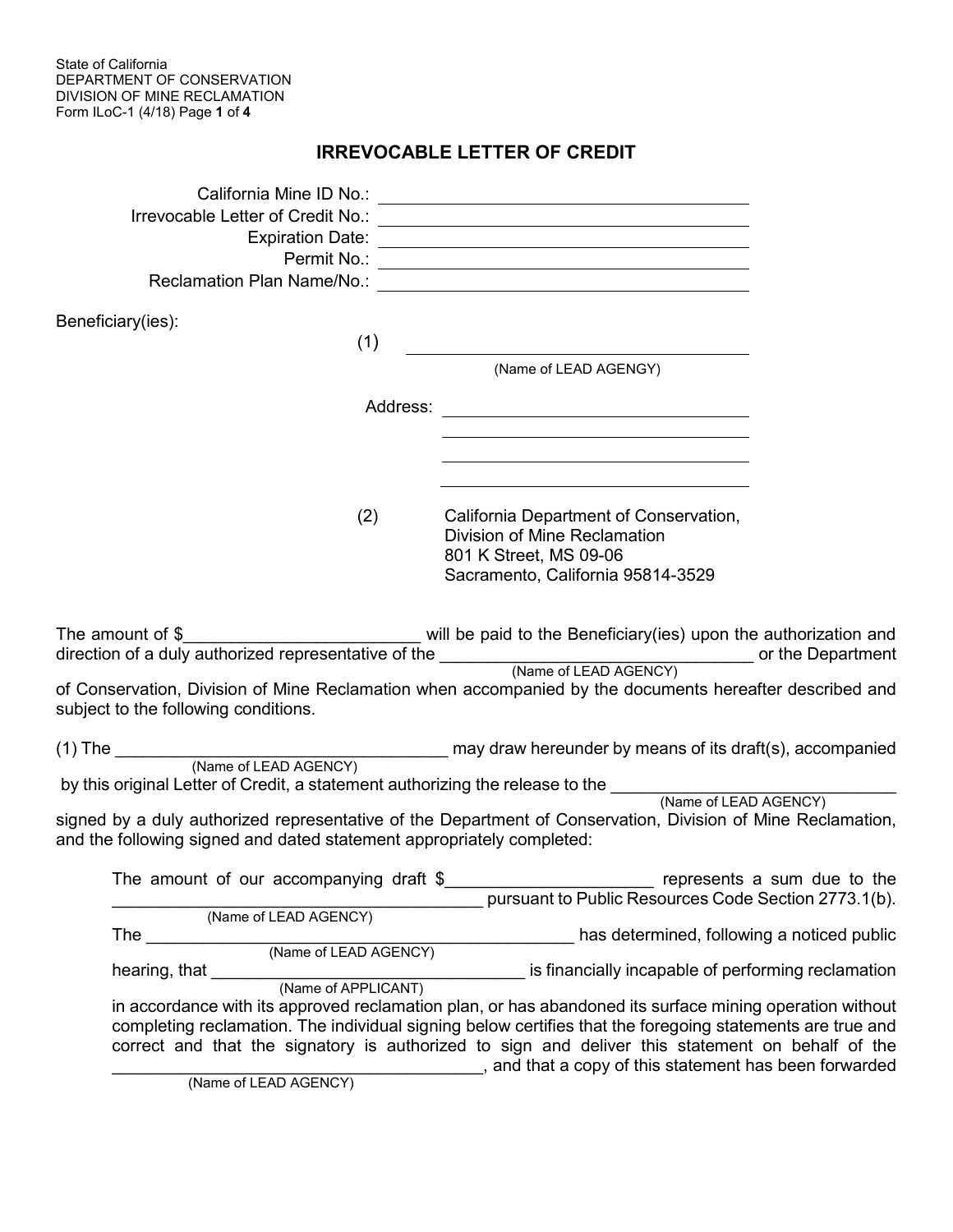by certified mail or courier service to the Department of Conservation, Division of Mine Reclamation.

|       | (Name of LEAD AGENCY)   |  |
|-------|-------------------------|--|
| Date: | (Signature)             |  |
|       | (Typed or Printed Name) |  |
|       | (Title)                 |  |
|       | (Phone)                 |  |
|       |                         |  |

(2) The Department of Conservation, Division of Mine Reclamation may draw hereunder by means of its draft(s) and the following signed and dated statement appropriately completed (the original Letter of Credit need not accompany the draft(s)):

The amount of our accompanying draft \$\_\_\_\_\_\_\_\_\_\_\_\_\_\_\_\_\_\_\_\_\_\_\_\_\_\_\_\_\_\_\_\_\_ is due to the Department of Conservation, Division of Mine Reclamation pursuant to Public Resources Code Section 2773.1(b). The State Mining and Geology Board, or the \_\_\_\_\_\_\_\_\_\_\_\_\_\_\_\_\_\_\_\_\_\_\_\_\_\_\_<br>(Name of LEAD AGENCY)

(Email)

has determined, following a public hearing, that \_\_\_\_\_\_\_\_\_\_\_\_\_\_\_\_\_\_\_\_\_\_\_\_\_\_\_\_\_\_\_<br>(Name of APPLICANT)

is financially incapable of performing reclamation in accordance with its approved reclamation plan, or has abandoned its surface mining operation without completing reclamation. The individual signing below certifies that the foregoing statements are true and correct and that the signatory is authorized to sign and deliver this statement on behalf of the Department of Conservation, Division of Mine Reclamation and that a copy of this statement has been forwarded by certified mail or courier service to the

(Name of LEAD AGENCY)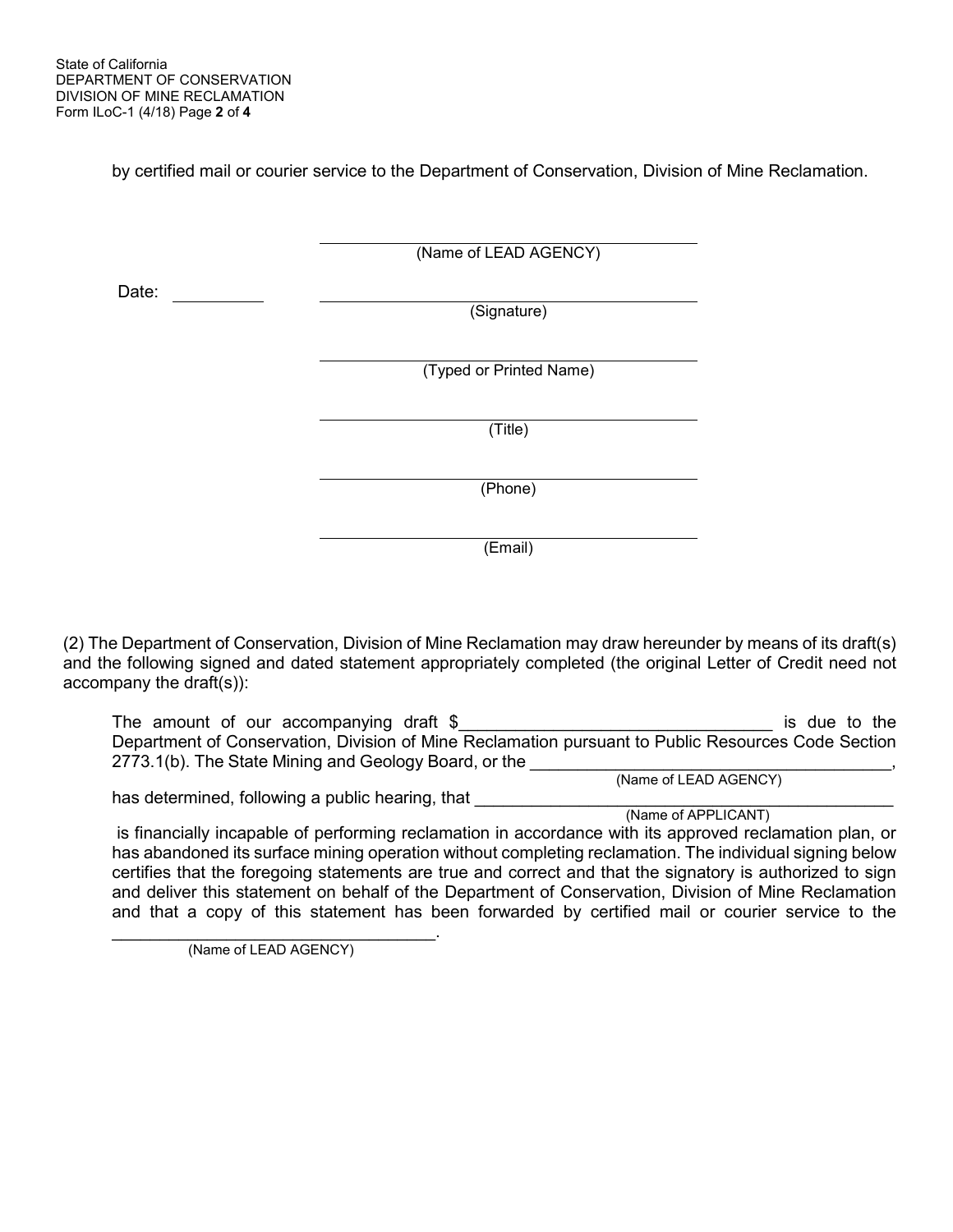## California Department of Conservation, Division of Mine Reclamation Date: (Signature) (Typed or Printed Name) (Title) (Phone) (Email)

In no event shall the aggregate amount drawn hereunder by either or both of the Beneficiaries exceed the amount of this Letter of Credit first set forth above.

This Letter of Credit shall be in full force and effect until the earliest of the following events:

**1)** receipt of a written statement by a duly authorized representative of both the

(Name of LEAD AGENCY) **Example 2** and the Department of Conservation, Division of Mine (Name of LEAD AGENCY)

Reclamation that all of the obligations secured hereby have been performed;

**2)** until disbursement of the full amount of this Letter of Credit pursuant to the preceding paragraphs;

**3)** until the Expiration Date hereunder.

The Letter of Credit shall expire on \_\_\_\_\_\_\_\_\_\_\_\_\_\_\_\_\_\_\_\_\_\_\_\_\_\_\_\_\_\_\_\_\_\_\_\_\_\_\_\_, or any extended date as (EXPIRATION DATE) hereinafter provided, at the counters of \_\_\_\_\_\_\_\_\_\_\_\_\_\_\_\_\_\_\_\_\_\_\_\_\_\_\_\_\_\_\_\_\_\_\_\_\_\_\_\_\_\_\_\_\_\_\_\_\_\_\_\_\_\_\_\_

(FINANCIAL INSTITUTION AND ADDRESS)

 $\mathcal{L}_\mathcal{L} = \{ \mathcal{L}_\mathcal{L} = \{ \mathcal{L}_\mathcal{L} = \{ \mathcal{L}_\mathcal{L} = \{ \mathcal{L}_\mathcal{L} = \{ \mathcal{L}_\mathcal{L} = \{ \mathcal{L}_\mathcal{L} = \{ \mathcal{L}_\mathcal{L} = \{ \mathcal{L}_\mathcal{L} = \{ \mathcal{L}_\mathcal{L} = \{ \mathcal{L}_\mathcal{L} = \{ \mathcal{L}_\mathcal{L} = \{ \mathcal{L}_\mathcal{L} = \{ \mathcal{L}_\mathcal{L} = \{ \mathcal{L}_\mathcal{$ (FINANCIAL INSTITUTION AND ADDRESS continued)

a financial institution authorized to do business in the State of California. It is a condition of this Letter of Credit that it shall be automatically extended upon the Expiration Date or extended Expiration Date for additional periods, each of one year, unless at least one hundred twenty (120) days prior to the then relevant expiration date \_\_\_\_\_\_\_\_\_\_\_\_\_\_\_\_\_\_\_\_\_\_\_\_\_\_\_\_\_\_\_\_ has advised the \_\_\_\_\_\_\_\_\_\_\_\_\_\_\_\_\_\_\_\_\_\_\_\_\_\_\_\_\_\_\_\_\_\_\_\_\_\_ (FINANCIAL INSTITUTION) (Name of LEAD AGENCY)

and the Department of Conservation, Division of Mine Reclamation by registered or certified mail that elects not to extend. In that event, either the

(FINANCIAL INSTITUTION)

or the Department of Conservation, Division

 (Name of LEAD AGENCY) of Mine Reclamation may draw hereunder on or prior to the then relevant expiration date upon written concurrence of the other entity, up to the full amount available hereunder, against the sight draft(s) on \_\_\_\_\_\_\_\_\_\_\_\_\_\_\_\_\_\_\_\_\_\_\_\_\_\_\_\_\_\_\_\_\_\_\_\_\_\_\_\_\_\_\_\_\_\_\_\_\_\_\_\_\_\_, bearing the number of this Letter of Credit. (FINANCIAL INSTITUTION)